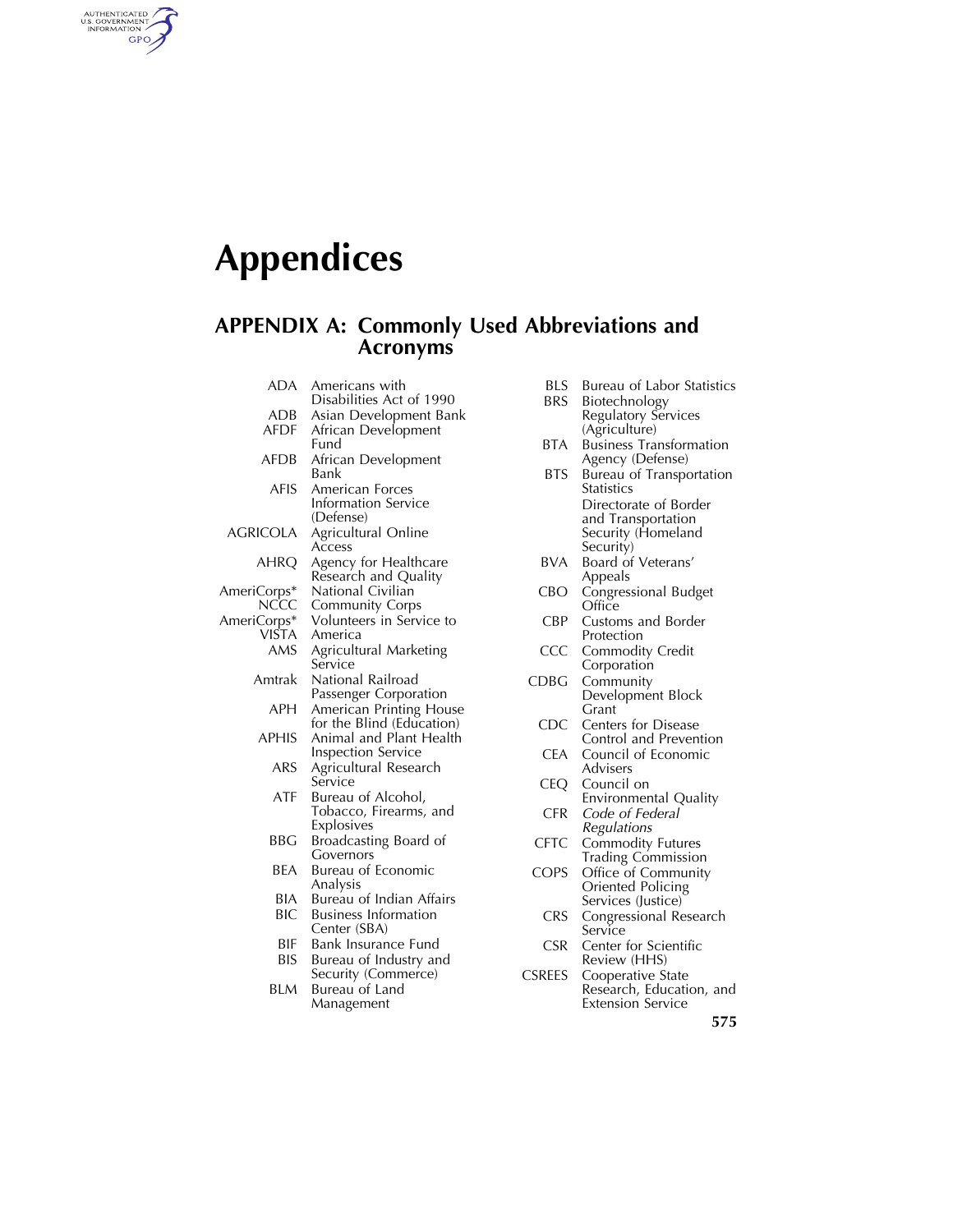| CSS          | <i>See</i> NSA/CSS                  |
|--------------|-------------------------------------|
| DAU          | Defense Acquisition                 |
|              | University                          |
| ddess        | Department of Defense               |
|              | Domestic Dependent                  |
|              |                                     |
|              | Elementary and<br>Secondary Schools |
|              |                                     |
| dea          | Drug Enforcement                    |
|              | Administration                      |
| dhs          | Department of                       |
|              | Homeland Security                   |
| DIA          | Defense Intelligence                |
|              | Agency                              |
| <b>DISA</b>  | Defense Information                 |
|              | Systems Agency                      |
|              |                                     |
| DLA          | Defense Logistics Agency            |
| <b>DNFSB</b> | Defense Nuclear                     |
|              | Facilities Safety Board             |
| dni          | Director of National                |
|              | Intelligence                        |
| DOD          | Department of Defense               |
| <b>DODDS</b> | Department of Defense               |
|              | Dependent Schools                   |
|              |                                     |
| dodea        | Department of Defense               |
|              | Education Activity                  |
| DODHRA       | Department of Defense               |
|              | Human Resources                     |
|              | Activity                            |
| doe          | Department of Energy                |
| DOI          | Department of the                   |
|              | Interior                            |
|              |                                     |
| DOL          | Department of Labor                 |
| DOT          | Department of                       |
|              | Transportation                      |
| DPMO         | Defense Prisoner of War/            |
|              | Missing Personnel Office            |
| drl          | Bureau of Democracy,                |
|              | Human Rights, and                   |
|              | Labor (State)                       |
| dss          | Defense Security Service            |
| dtic         | Defense Technical                   |
|              |                                     |
|              | Information Center                  |
| DTRA         | Defense Threat                      |
|              | Reduction Agency                    |
| dtsa         | Defense Technology                  |
|              | Security Administration             |
| EBSA         | <b>Employee Benefits</b>            |
|              | Security Administration             |
|              |                                     |
| eda          | Economic Development                |
|              | Administration                      |
| eeoc         | Equal Employment                    |
|              | Opportunity Commission              |
| EO           | Executive order                     |
| EPA          | Environmental Protection            |
|              | Agency                              |
|              |                                     |

EP&R Emergency Preparedness and Response Directorate

| ERS          | Economic Research<br>Service (Agriculture)     |
|--------------|------------------------------------------------|
| ESA          | <b>Economics and Statistics</b>                |
|              | Administration                                 |
|              | (Commerce)                                     |
|              | Employee Standards                             |
|              | Administration (Labor)                         |
| <b>ETA</b>   | <b>Employment Training</b>                     |
|              | Administration (Labor)                         |
| <b>EUCOM</b> | U.S. European Command                          |
| EUROPOL      | European Police Office                         |
| Ex-Im Bank   |                                                |
|              | Export-Import Bank of<br>the United States     |
| FAA          | Federal Aviation                               |
|              | Administration                                 |
| Fannie Mae   | Federal National                               |
|              | Mortgage Association                           |
| Farmer Mac   | Federal Agricultural                           |
|              | Mortgage Corporation                           |
| FAS          | Foreign Agricultural                           |
|              | Service                                        |
|              | Federal Acquisition                            |
|              | Service (GSA)                                  |
| FBI          | Federal Bureau of                              |
|              | Investigation                                  |
| FCA          | Farm Credit                                    |
|              | Administration                                 |
| FCC          | Federal Communications                         |
|              | Commission                                     |
| <b>FCIC</b>  | Federal Crop Insurance                         |
|              | Corporation                                    |
| FDA          | Food and Drug                                  |
|              | Administration                                 |
| FDIC         | Federal Deposit<br>Insurance Corporation       |
|              |                                                |
| FEB          | Federal Executive Boards                       |
| FEMA         | Federal Emergency                              |
|              | Management Agency                              |
| FERC         | Federal Energy<br>Regulatory Commission        |
|              |                                                |
| FFB          | Federal Financing Bank                         |
| <b>FHFA</b>  | Federal Housing Finance                        |
|              | Agency                                         |
| FHWA         | Federal Highway                                |
| FICO         | Administration                                 |
| <b>FMCS</b>  | Financing Corporation<br>Federal Mediation and |
|              | Conciliation Service                           |
| <b>FMS</b>   | Financial Management                           |
|              | Service                                        |
| <b>FNS</b>   | Food and Nutrition                             |
|              | Service                                        |
| FOIA         | Freedom of Information                         |
|              | Act                                            |
| FR           | Federal Register                               |
| Freddie Mac  | Federal Home Loan                              |
|              | Corporation                                    |
|              |                                                |

FSA Farm Service Agency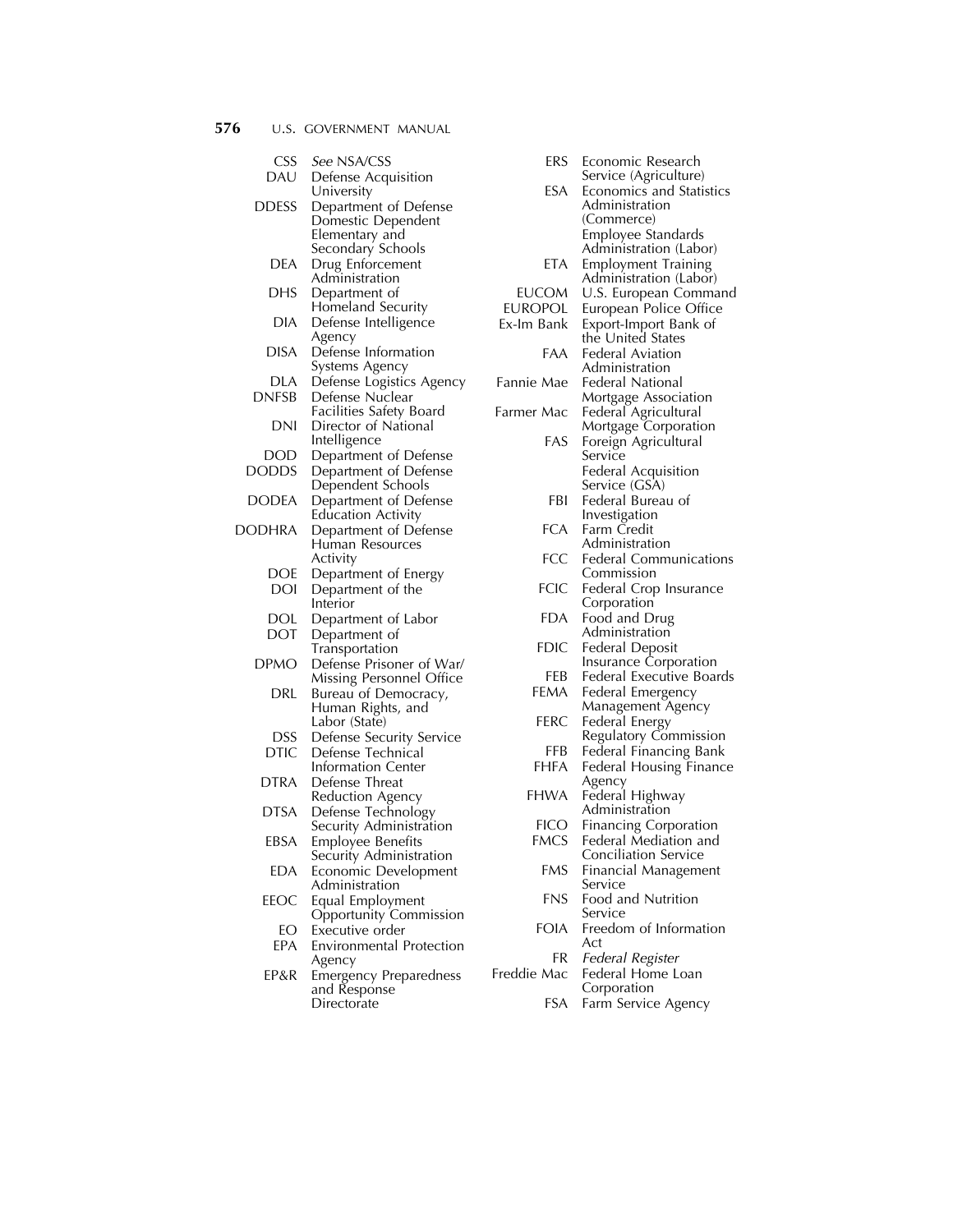| FSIS            | Food Safety and<br>Inspection Service                                       |
|-----------------|-----------------------------------------------------------------------------|
| FSS             | Federal Supply Service                                                      |
| FTA             | Federal Transit                                                             |
|                 | Administration                                                              |
| <b>FTS</b>      | Federal Technology<br>Service                                               |
| <b>GAO</b>      | Government<br>Accountability Office                                         |
| GATT            | General Agreement on<br>Tariffs and Trade                                   |
| GC              | Office of Government                                                        |
| Ginnie Mae      | Contracting (SBA)<br>Government National                                    |
| GIPSA           | Mortgage Association<br>Grain Inspection,                                   |
|                 | Packers, and Stockyards<br>Administration                                   |
| GNMA            | Government National<br>Mortgage Association                                 |
| GPO             | <b>Government Printing</b><br>Office                                        |
| GPS             | <b>Global Positioning</b><br>System                                         |
| GSA             | General Services<br>Administration                                          |
| HHS             | Department of Health<br>and Human Services                                  |
| <b>HIV/AIDS</b> | Human                                                                       |
|                 | Immunodeficiency Virus/<br>Acquired                                         |
|                 | Immunodeficiency<br>Syndrome                                                |
| HRSA            | Health Resources and<br>Services Administration                             |
| HUD             | Department of Housing<br>and Urban Development                              |
| IAF             | Inter-American<br>Foundation                                                |
| IAIP            | Information Analysis and<br>Infrastructure Protection<br>Directorate        |
| ibrd            | International Bank for<br>Reconstruction and<br>Development (World<br>Bank) |
| IDA             | International<br>Development Association                                    |
| <b>IDB</b>      | Inter-American<br>Development Bank                                          |
| <b>IFC</b>      | International Finance<br>Corporation                                        |
| IHA             | Indian Housing Authority                                                    |
| IІC             | Inter-American                                                              |
|                 | <b>Investment Corporation</b>                                               |
| IMF             | International Monetary<br>Fund                                              |

| IMLS        | Institute of Museum and<br>Library Services        |
|-------------|----------------------------------------------------|
| INTERPOL    | International Criminal                             |
| iom         | Police Organization<br>International               |
|             | Organization for                                   |
|             | Migration                                          |
| IRS         | Internal Revenue Service                           |
| <b>ISN</b>  | Bureau of International                            |
|             | Security and                                       |
|             | Nonproliferation (State)                           |
| ISOO        | Information Security                               |
|             | Oversight Office (NARA)                            |
| IT          | Information technology                             |
| ITA         | International Trade                                |
|             | Administration                                     |
| JAG         | Judge Advocate General                             |
| lsc         | Legal Services                                     |
| MBDA        | Corporation<br>Minority Business                   |
|             | Development Agency                                 |
| MDA         | Missile Defense Agency                             |
| MDW         | U.S. Military District of                          |
|             | Washington                                         |
| MIGA        | Multilateral Investment                            |
|             | Guarantee Agency                                   |
| MSHA        | Mine Safety and Health                             |
|             | Administration                                     |
| NAFTA       | North American Free                                |
|             | Trade Agreement                                    |
| NAL         | National Agricultural<br>Library                   |
| NARA        | National Archives and                              |
|             | Records Administration                             |
| NASA        | National Aeronautics and                           |
|             | Space Administration                               |
| NASS        | National Agricultural<br>Statistics Service        |
| NATO        | North Atlantic Treaty                              |
|             | Organization                                       |
| NCA         | National Cemetery                                  |
|             | Administration                                     |
| NCCC        | See AmeriCorps*NCCC                                |
| NCR         | National Capital Region                            |
| <b>NCUA</b> | National Credit Union                              |
|             | Administration                                     |
| neh         | National Endowment for                             |
|             | the Humanities                                     |
| NESDIS      | National Environmental                             |
|             | Satellite, Data, and<br><b>Information Service</b> |
| NGA         | National Geospatial-                               |
|             | Intelligence Agency                                |
| NGO         | Non-Governmental                                   |
|             | Organization                                       |
| NHPRC       | National Historical                                |
|             | <b>Publications and Records</b>                    |
|             | Commission                                         |
|             |                                                    |

- 
-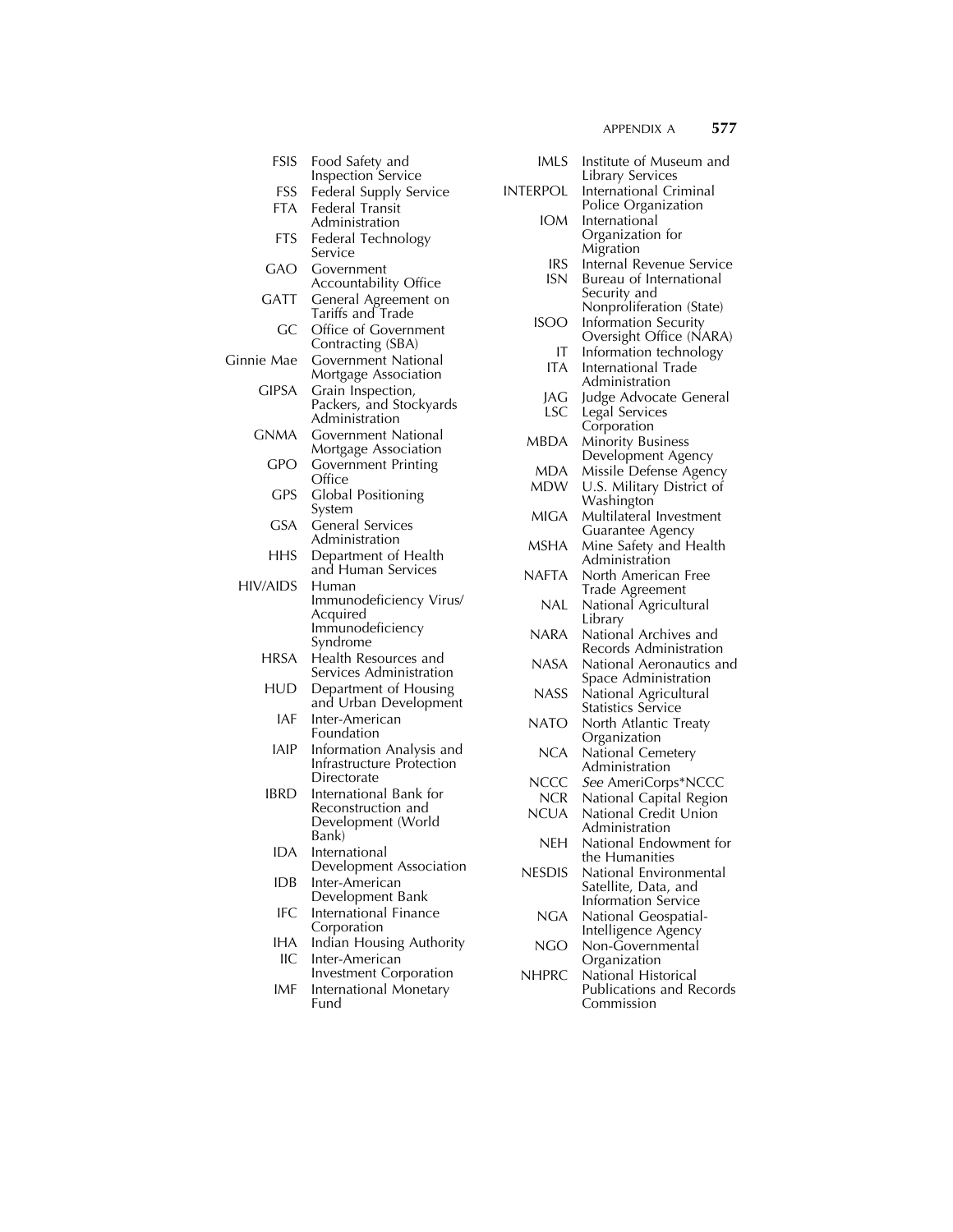- NHTSA National Highway Traffic Safety Administration NIC National Institute of
	- Corrections NIH National Institutes of Health
	- NIST National Institute of Standards and Technology
	- NLRB National Labor Relations Board
- NMAO NOAA Marine and Aviation Operations NMB National Mediation
- Board NMFS National Marine
- Fisheries Service (Commerce) NNSA National Nuclear
- Security Administration NOAA National Oceanic and
- Atmospheric Administration
- NOS National Ocean Service (Commerce)
- NPS National Park Service NRC Nuclear Regulatory
- **Commission** NRCS Natural Resources
- Conservation Service NSA/CSS National Security
	- Agency/Central Security **Service**
	- NSF National Science Foundation
	- NTI National Transit Institute (Transportation)
	- NTIA National Telecommunications and Information Administration
	- NTID National Technical Institute for the Deaf
	- NTIS National Technical Information Service (Commerce)
	- NTSB National Transportation Safety Board
	- NWS National Weather Service (Commerce)
	- OAR Office of Oceanic and Atmospheric Research (Commerce)
	- OAS Organization of American States
	- OBCI Office of Business and Community Initiatives (SBA)
- OBO Bureau of Overseas Building Operations OCB Office of Cuba
- Broadcasting
- OCSC Office of Citizen Services and Communications
- ODEP Office of Disability Employment Policy (Labor)
- OECA Office of Enforcement and Compliance Assurance (EPA)
- OECD Organization for Economic Cooperation and Development
	- OES Bureau of Oceans and International Environmental and Scientific Affairs (State)
- OFAM Office of Financial and Administrative Management
- OFCCP Office of Federal Contract Compliance Programs (Labor)
	- OFM Office of Foreign Missions (State)
	- OFO Office of Field Operations (Labor) OGP Office of
	- Governmentwide Policy OIE World Organization for Animal Health (Office
	- International des Epizooties)
	- OIG Office of Inspector General
	- OIT Office of International Trade (SBA)
	- OJP Office of Justice Programs
	- OMB Office of Management and Budget<br>Office of Policy
- OPDR Office of Policy Development and Research (Labor)
	- OPE Office of Postsecondary Education
- OPIC Overseas Private Investment Corporation
- OPM Office of Personnel Management
- OPS Office of Pipeline Safety (Transportation)
- ORD Office of Research and Development (EPA)
- OSC Office of Special Counsel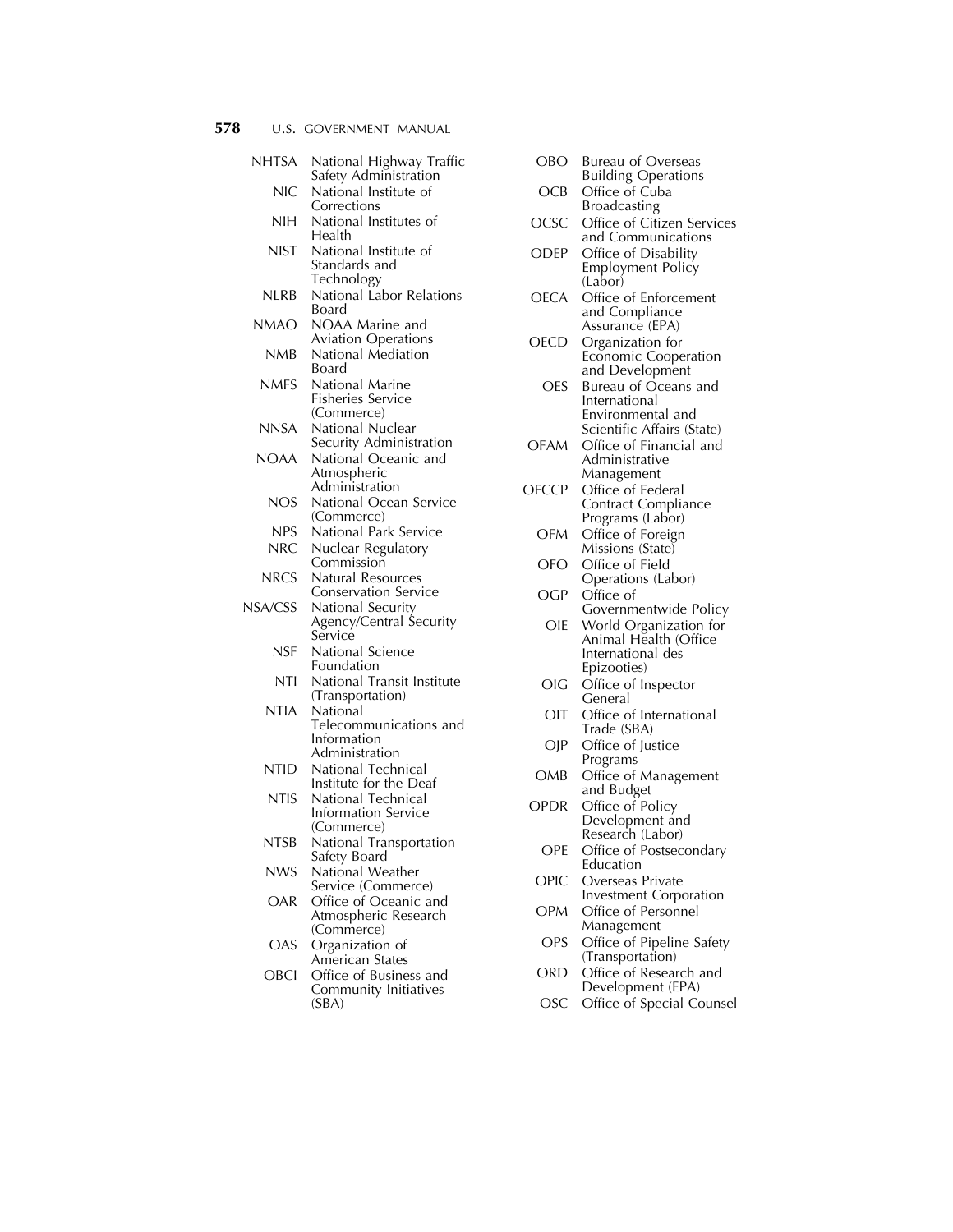SAIF Savings Association Insurance Fund

| osdbu       | Office of Small and<br>Disadvantaged Business<br>Utilization        |
|-------------|---------------------------------------------------------------------|
| OSDFS       | Office of Safe and Drug-<br>Free Schools                            |
| OSERS       | Office of Special<br>Education and<br>Rehabilitative Services       |
| osha        | Occupational Safety and<br>Health Administration                    |
| <b>OSM</b>  | Office of Surface Mining<br>Reclamation and<br>Enforcement          |
| OSO         | Office of Space<br>Operations                                       |
| OST         | Office of the Special<br>Trustee for American<br>Indians (Interior) |
| ОТР         | Office of Technology<br>Policy (Commerce)                           |
| OTS         | Office of Thrift<br>Supervision                                     |
| OVBD        | Office of Veterans<br><b>Business Development</b><br>(SBA)          |
| <b>OWBO</b> | Office of Women's<br><b>Business Ownership</b><br>(SBA)             |
| PBGC        | Pension Benefit Guaranty<br>Corporation                             |
| PBS         | Public Buildings Service                                            |
| PFPA        | Pentagon Force<br>Protection Agency                                 |
| PHA         | Public Housing Agency                                               |
| PHMSA       | Pipeline and Hazardous<br>Materials Administration                  |
| POW/MIA     | Prisoner of War/Missing<br>in Action                                |
| PPQ         | Plant Protection and<br>Quarantine                                  |
| PROTECH     | Office of Performance,<br>Results, and Training<br>(Labor)          |
| PUASP       | Postal Union of the<br>Americas and Spain and<br>Portugal           |
| RFA         | Radio Free Asia                                                     |
| RFE/RL      | Radio Free Europe/Radio<br>Liberty                                  |
| RHS         | Rural Housing Service                                               |
| <b>RITA</b> | Research and Innovative<br>Technology<br>Administration             |
| RMA         | (Transportation)<br>Risk Management<br>Agency (Agriculture)         |
|             |                                                                     |

RSVP Retired and Senior Volunteers Program

| SAMHSA        | Substance Abuse and<br>Mental Health Services<br>Administration           |
|---------------|---------------------------------------------------------------------------|
| SBA           | Small Business<br>Administration                                          |
| SCORE         | Service Corps of Retired<br>Executives                                    |
| SEC           | Securities and Exchange<br>Commission                                     |
| SFH           | Single Family Homes                                                       |
| SERC          | Smithsonian<br>Environmental Research<br>Center                           |
| SES           | Senior Executive Service                                                  |
| <b>SITES</b>  | Smithsonian Institution<br>Traveling Exhibit Service                      |
| SSA           | Social Security<br>Administration                                         |
| S&T           | Science and Technology<br>Directorate (DHS)                               |
| Stat.         | United States Statutes at<br>Large                                        |
| STRI          | Smithsonian Tropical<br>Research Institute                                |
| ТA            | Technology<br>Administration<br>(Commerce)                                |
| TBIC          | <b>Tribal Business</b><br><b>Information Centers</b><br>(SBA)             |
| TDA           | Trade and Development<br>Agency                                           |
| <b>TIGTA</b>  | Treasury Inspector<br>General for Tax<br>Administration                   |
| TMA           | TRICARE Management<br>Activity (Defense)                                  |
| TTB           | Alcohol and Tobacco<br>Tax and Trade Bureau                               |
| TVA           | Tennessee Valley<br>Authority                                             |
| U.N.          | United Nations <sup>1</sup>                                               |
| <b>UNAIDS</b> | Joint United Nations<br>Programme on HIV/AIDS                             |
| <b>UNESCO</b> | United Nations<br>Educational, Scientific<br>and Cultural<br>Organization |
| UNHCR         | United Nations High<br>Commissioner for<br>Refugees Program               |

1Acronyms for U.N. agencies can be found under *Selected Multilateral Organizations* in the preceding text.